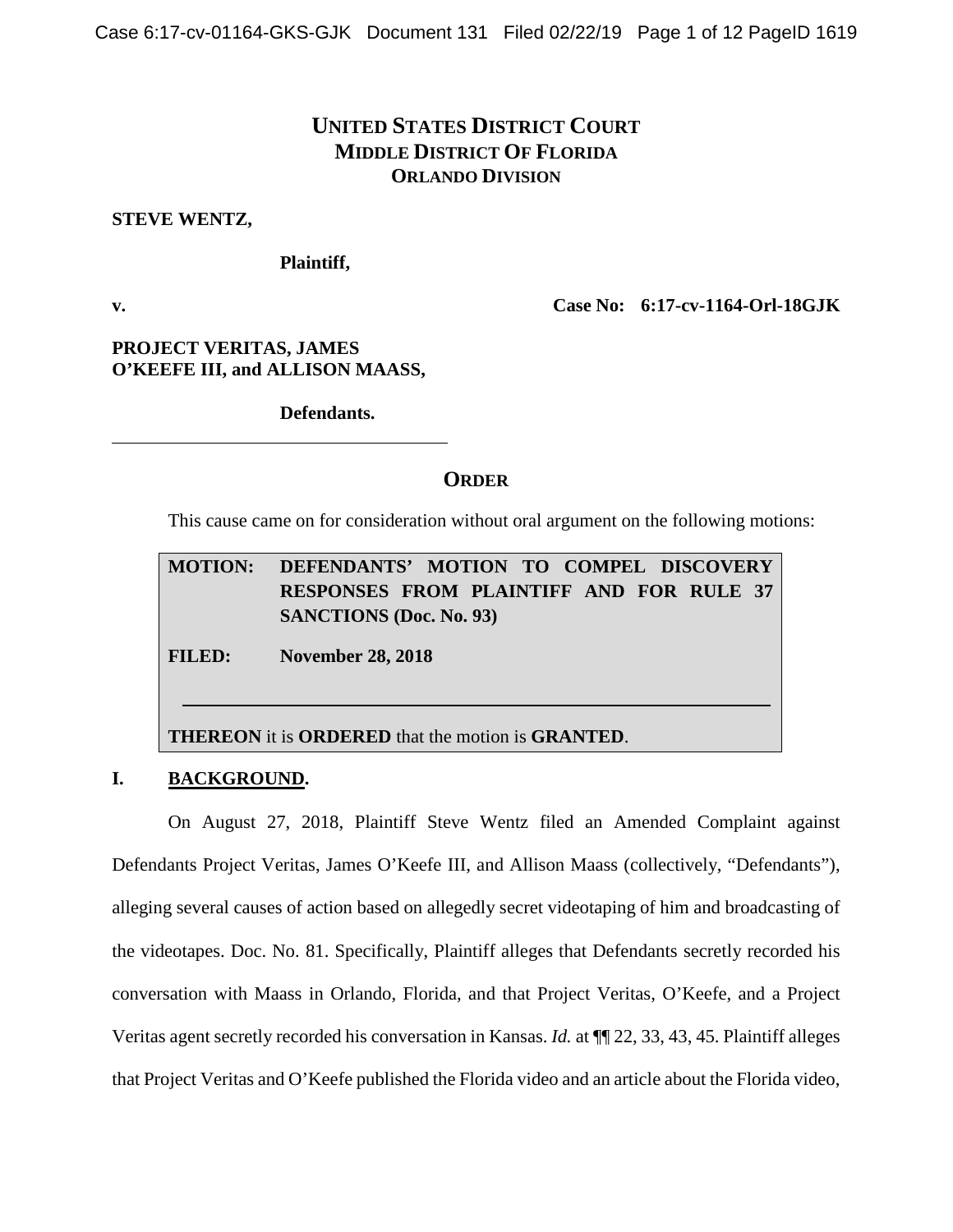which portrays Wentz as "untrustworthy" and "corrupt." *Id.* at  $\P$  56, 57, 60. On September 10, 2018, Defendants filed their Answers and Affirmative Defenses to the Amended Complaint. Doc. Nos. 82, 83. As one of their Affirmative Defenses, Defendants plead that this case is prohibited by Florida's Anti-SLAPP Statute, Florida Statute Section 768.295. Doc. No. 82 at 11-12; Doc. No. 83 at 21-22.

On November 28, 2018, Defendants filed a Motion to Compel Discovery Responses from

Plaintiff and for Rule 37 Sanctions (the "Motion"). Doc. No. 93. The Motion is regarding the

following request to produce and interrogatory (the "Discovery Requests") and the responses

thereto:

**Request No. 6.** Copies of all documents including, but not limited to, emails, texts, or written correspondence in any format, by plaintiff or his lawyers with Georgetown, Lauren Windsor, Yael Bromberg, any Georgetown law students, Aderson Francois, Rober[t] Creamer, Joseph Sandler, Dara Lindebaum, Democracy Partners, Mike Lux Media (MLM), Lady Libertine, and/or the Undercurrent.

**Objection.** This request is overbroad, not limited to the subject matter of the complaint, and not relevant to the current pending claims and defenses. This request is also vague, ambiguous, and fails to particularize what i[t] seeks. Furthermore, Defendant fails to define Georgetown, Democracy Partners, Mike Lux Media (MLM), Lady Libertine, and/or The Undercurrent.

**Interrogatory No. 24.** Please list every instance by date and time that plaintiff or his lawyers met with in person or communicated with, by phone or any other communication device, Georgetown, Lauren Windsor, Yael Bromberg, any Georgetown law students, Aderson Francois, Robert Creamer, Joseph Sandler, Dara Lindebaum, Democracy Partners, Mike Lux Media (MLM), Lady Libertine, and/or The Undercurrent.

**Objection.** First, Plaintiff respectfully objects to the timeframe from 1990 to the present as overly broad. Second, this request fails to define "Georgetown," "Democracy Partners," "Mike Lux Media (MLM)," "Lady Libertine," and/or "The Undercurrent." Third, this request is wholly irrelevant to Plaintiff's claims for defamation or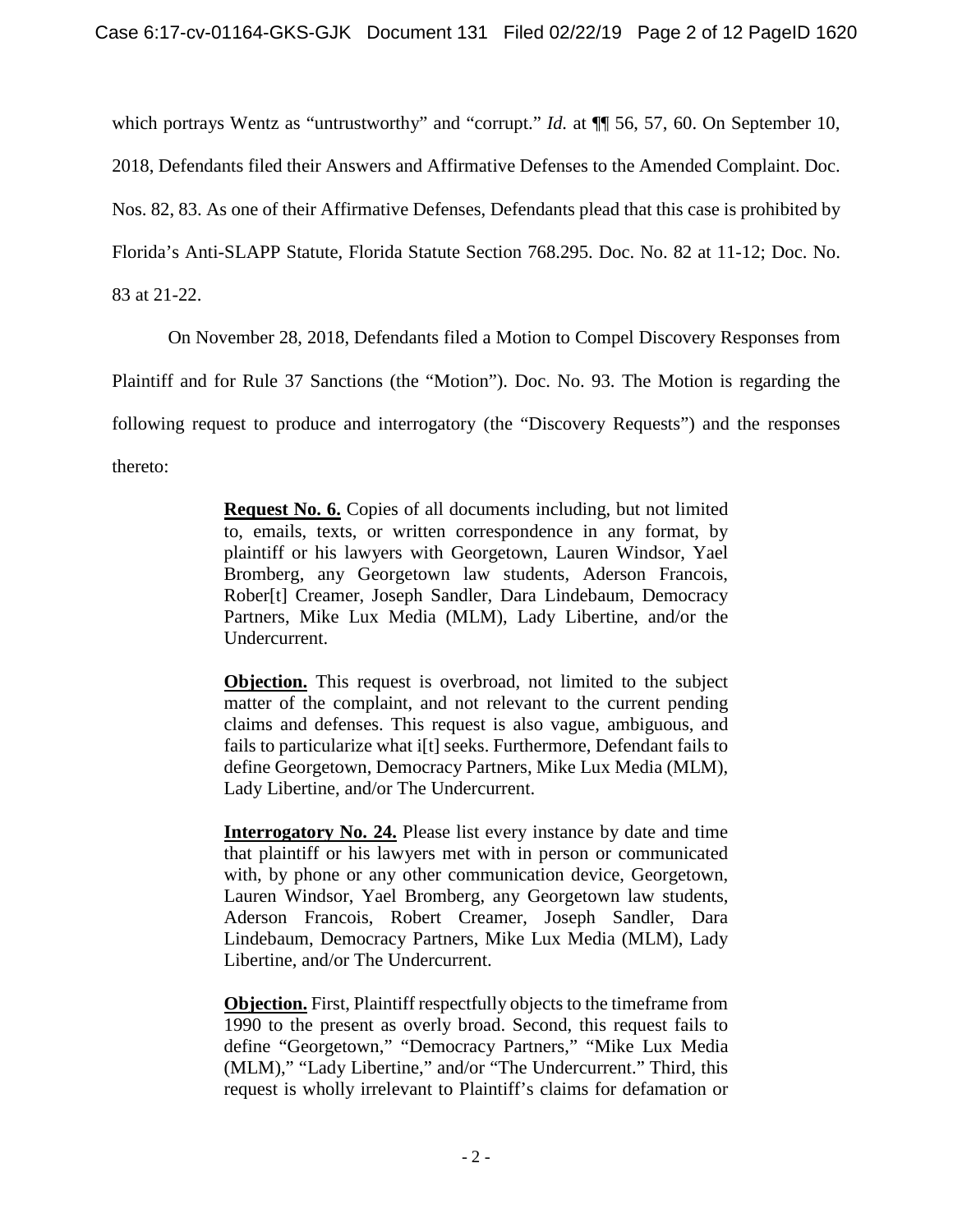recording Plaintiff in violation of state and federal law or any of Defendants' affirmative defenses. For example, Plaintiff or his lawyers may have spoken to a Georgetown law student in 1990 about topics unrelated to Project Veritas. Furthermore, even if Plaintiff had spoken to one of these persons or entities about Project Veritas or the video, it would not be relevant to Plaintiff's claims or Defendant's defenses. This request will not resolve the issue in this case. Finally this request is simply harassing and a fishing expedition.

*Id.* at 4-5. Defendants state that the Discovery Requests were subsequently limited to the following

after conferring with Plaintiff's counsel:

(1) that the requests sought only documents or information "related to the claims and defenses in this lawsuit;" (2) that, in relation to the entities, the requests sought only documents or information "with that entity's employees or agents in their capacity as agents of the entity;" and (3) providing detailed definitions of each entity including hyperlinks to their websites.

*Id.* at 5. In an email responding to the Discovery Requests as limited, Plaintiff's counsel stated, "Plaintiff has no documents responsive to this request[,]" and "there are no such communications."

Doc. No. 93-1 at 2.

Defendants attach to the Motion portions of the deposition of Lauren Windsor, in which she testifies that she met Plaintiff twice "and spoke with him on the phone several times about the investigation underlying this lawsuit . . . ." Doc. No. 93 at 2. Windsor also states that she preserved emails to and from Plaintiff setting up the meetings and exchanged email and telephone correspondence with Plaintiff's counsel. *Id.* Defendants argue that the Discovery Requests are relevant and proportional, especially as to Defendants' affirmative defense that this case is barred by Florida's Anti-SLAPP statute. *Id.* at 6-8. Defendants ask the Court to "compel the production of these documents, a fulsome answer to the interrogatory, and sanction Plaintiff and his counsel for this abuse of the discovery process." *Id.* at 3.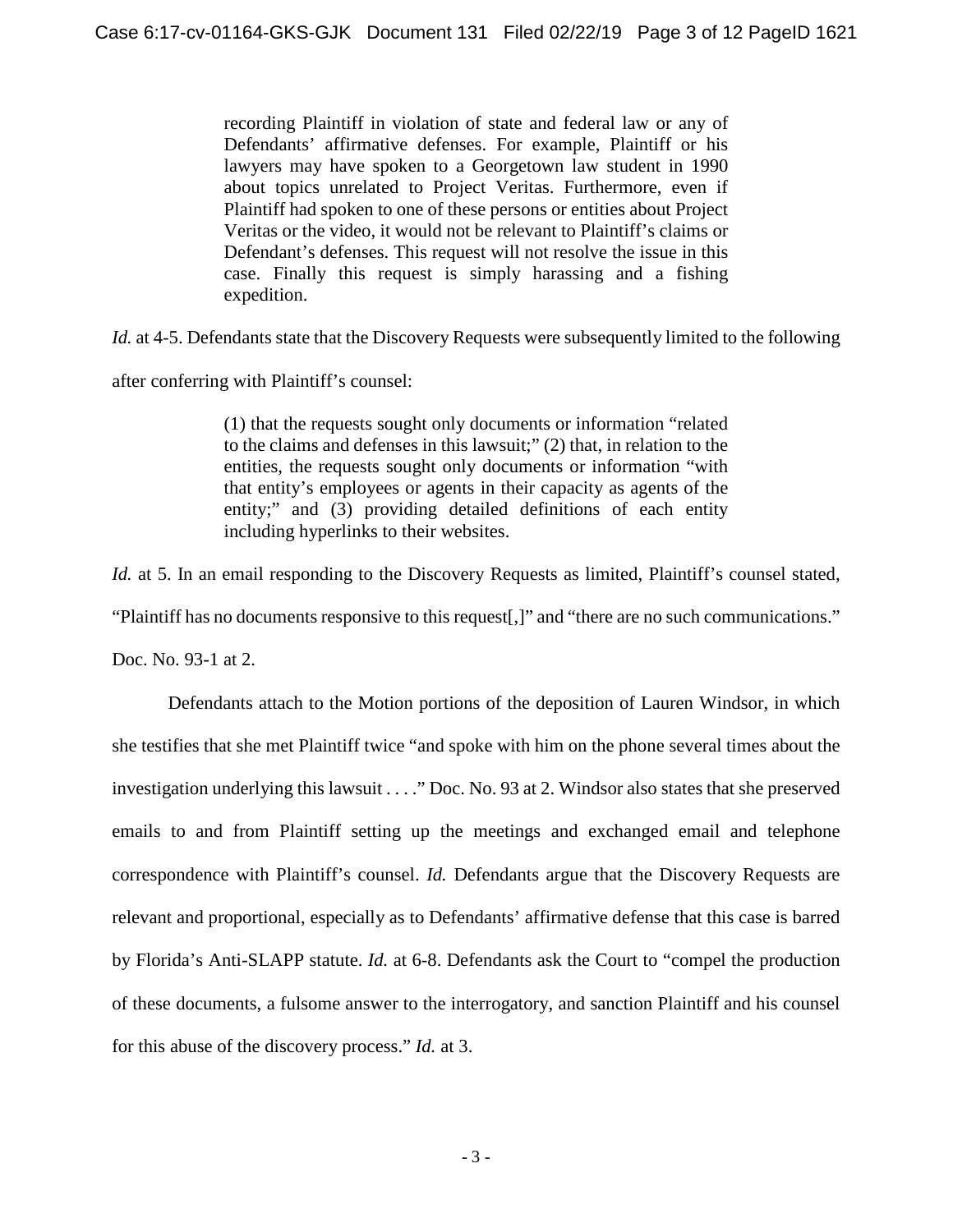On December 12, 2018, Plaintiff filed his response to the Motion (the "Response"). Doc. No. 103. Plaintiff first argues that Defendants should amend the Discovery Requests and not rely on Plaintiff's counsel's response to an email as a response to the Discovery Requests. *Id.* at 2-3. Plaintiff then objects to Defendants relying on Windsor's deposition, stating that it should not be used because Plaintiff was not present or represented at it. *Id.* at 3-4. Plaintiff states that if the Court permits the transcript, then, under Federal Rule of Civil Procedure  $32(a)(6)$ , Defendants should "introduce all other parts [of the transcript] that in fairness should be considered with the part introduced or provide the entire transcript to Plaintiff and allow Plaintiff time to supplement his response after reviewing said transcript." *Id.* at 4. Plaintiff then argues that "any communications with Lauren Windsor are nonetheless privileged as protected work-product." *Id.* at 4. Plaintiff contends that Florida's Anti-SLAPP statute does not apply to this litigation. *Id.* at 5- 8. Plaintiff also argues that the Discovery Requests are irrelevant and not proportional to the needs of this case. *Id.* at 8-10. Plaintiff claims that sanctions are not warranted. *Id.* at 10-11. Lastly, Plaintiff asks that if the Court denies the Motion, then Defendants should be ordered to pay Plaintiff's attorney's fees incurred in opposing the Motion and the Court "should issue a protective order preventing Defendants from further inquiry related to whether [Plaintiff] or his counsel spoke to Lauren Windsor because such communications are protected work-product as they related to [Plaintiff] and his counsel's investigation of the parties in this case, in anticipation of litigation." *Id.* at 12.

On January 11, 2019, with the Court's authorization, Defendants filed a reply to the Response (the "Reply"). Doc. Nos. 110, 111. In the Reply, Defendants argue that Plaintiff waived the work product protection claim because he failed to assert it at any time before the Response and has not served a privilege log. Doc. No. 111 at 1-3. Defendants also argue that the Court can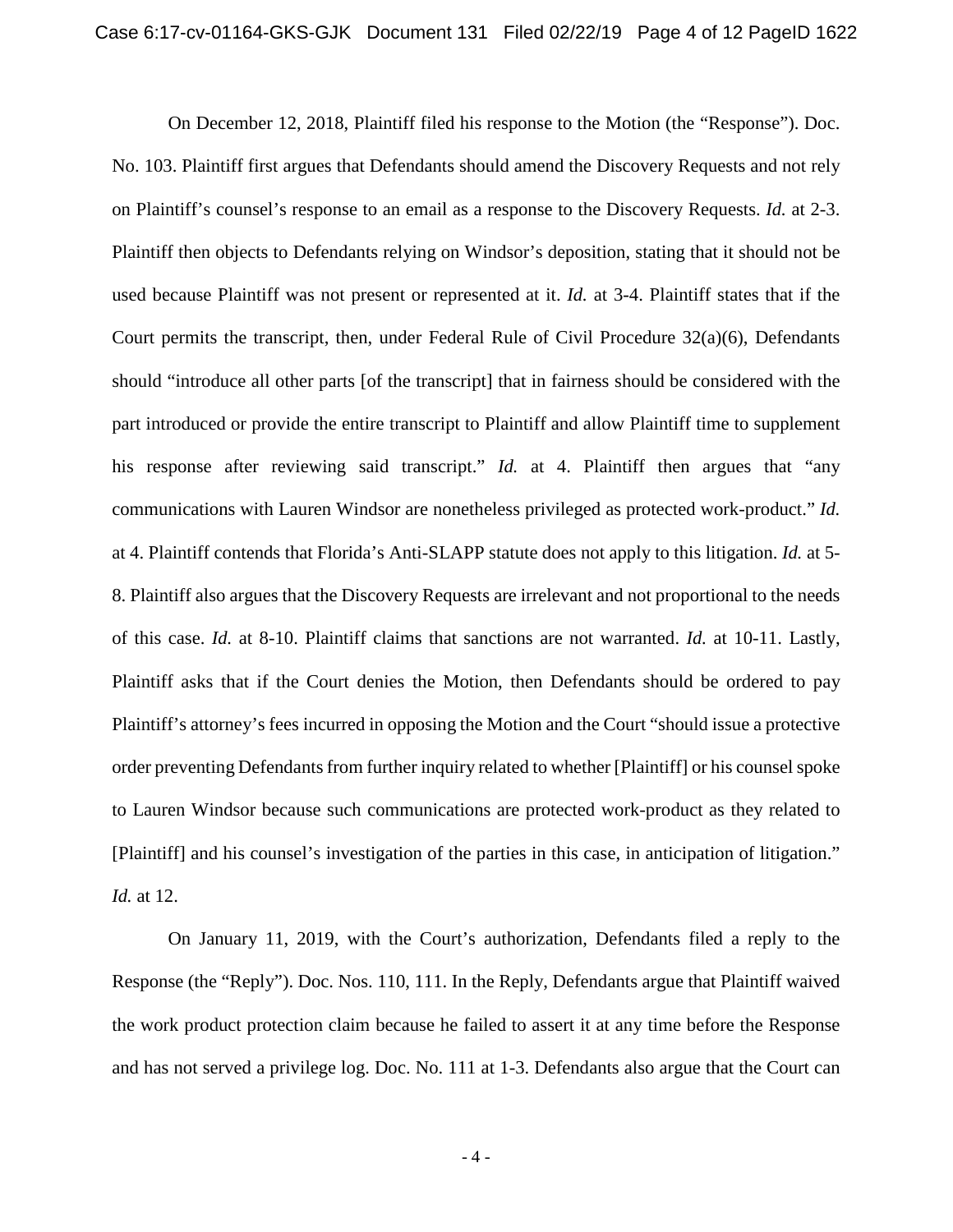properly rely on Windsor's deposition excerpt. *Id.* at 3-4. Defendants state that they provided the complete deposition to Plaintiff. *Id.* at 4.

On February 4, 2019, also with the Court's authorization, Plaintiff filed a sur-reply to the Reply (the "Sur-Reply"). Doc. Nos. 116, 119. Plaintiff asserts that the work product protection was not waived and that Plaintiff preserved the protection by raising it in response to a similar request for production that was served on Defendant over four months before Defendant propounded the Discovery Requests to Plaintiff. Doc. No. 119.

## **II. ANALYSIS.**

### **A. Relevancy**

Federal Rule of Civil Procedure 26(b)(1) provides the following:

Parties may obtain discovery regarding any nonprivileged matter that is relevant to any party's claim or defense and proportional to the needs of the case, considering the importance of the issues at stake in the action, the amount in controversy, the parties' relative access to relevant information, the parties' resources, the importance of the discovery in resolving the issues, and whether the burden or expense of the proposed discovery outweighs its likely benefit.

The party seeking discovery has the threshold burden of demonstrating that the requested information is relevant*. Zorn v. Principal Life Ins. Co.*, 2010 WL 3282982, at \*2 (S.D. Ga. Aug. 18, 2010).

The Discovery Requests ask for information regarding communications between Plaintiff, Plaintiff's counsel, and a litany of people and entities. Doc. No. 93 at 4-5. Defendants describe these people and entities as "otherwise-unrelated plaintiffs who filed similar lawsuits against Defendants . . . ." Doc. No. 93 at 6. Defendants argue that communications between these people and entities and Plaintiff and Plaintiff's counsel are relevant to its Anti-SLAPP defense, may contain information about Plaintiff's "thoughts and discussions about this lawsuit, or even expose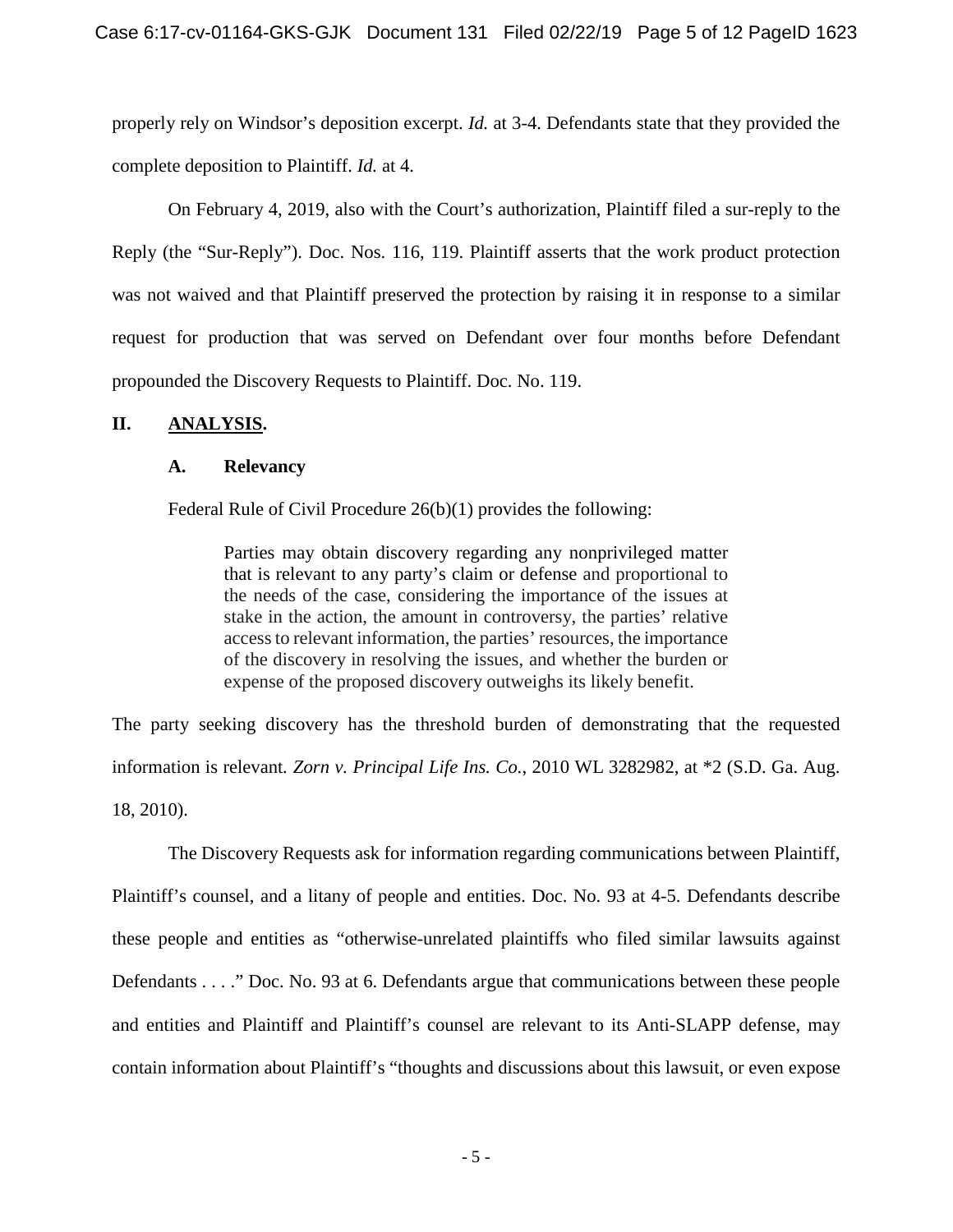a coordinated effort among a group of otherwise-unrelated plaintiffs to ensnare Defendants in expensive litigation to thwart first-amendment rights." *Id.* at 7.

The Anti-SLAPP statute prohibits a person from filing a lawsuit "without merit and primarily because [the defendant] exercised the constitutional right of free speech in connection with a public issue . . . . " § 768.295(3), Fla. Stat. "Free speech in connection with public issues" is defined as the following:

> any written or oral statement that is protected under applicable law and is made before a governmental entity in connection with an issue under consideration or review by a governmental entity, or is made in or in connection with a play, movie, television program, radio broadcast, audiovisual work, book, magazine article, musical work, news report, or other similar work.

*Id.* § 768.295(2)(a). The SLAPP defendant has the initial burden of presenting a prima facie case that the Anti-SLAPP statute applies. *Gundel v. AV Homes, Inc.*, No. 2D18-899, 2019 WL 405843, at \*7 (Fla. 2d DCA Feb. 1, 2019). The burden then shifts to the plaintiff "to demonstrate that the claims are not 'primarily' based on First Amendment rights in connection with a public issue and not 'without merit.'" *Id.* at \*7 (quoting § 768.295(3)).

Defendants contend that the Discovery Requests could lead to information about "a coordinated effort among a group of otherwise-unrelated plaintiffs to ensnare Defendants in expensive litigation to thwart first-amendment rights." Doc. No. 93 at 7. This information could tend to demonstrate that the instant lawsuit was brought "primarily because [Defendants] exercised the constitutional right of free speech in connection with a public issue  $\dots$  ." § 768.295(3), Fla. Stat. Thus, the Discovery Requests are relevant.

Plaintiff argues that the Anti-SLAPP statute is inapplicable to this lawsuit. Doc. No. 103 at 5-8. Although that may be the case, that dispute will not be resolved on a discovery motion. Defendants "may obtain discovery regarding any nonprivileged matter that is relevant to [their]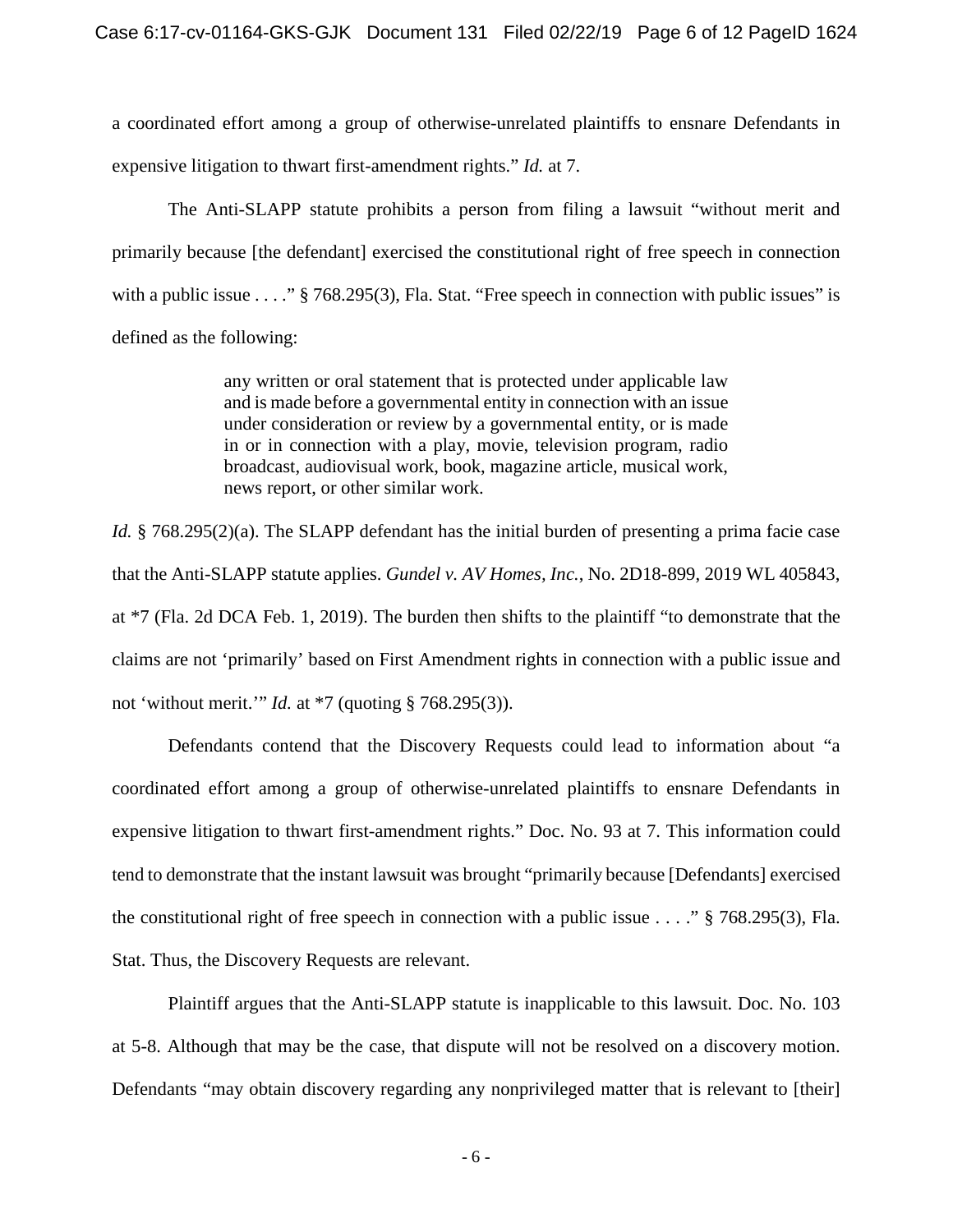defense," Fed. R. Civ. P. 26(b)(1), and Defendants plead the Anti-SLAPP statute as an affirmative defense. Doc. No. 82 at 11-12; Doc. No. 83 at 21-22. Accordingly, Plaintiff's objection that the Discovery Requests are irrelevant and not proportional are overruled.

#### **B. "Informal" Discovery Requests**

 $\overline{a}$ 

Plaintiff argues that Defendants cannot rely on their Discovery Requests as modified by their attorneys' communications to support the Motion or a request for sanctions under Rule 37. Doc. No. 103 at 2-3. Plaintiff argues that his counsel's "email is not a response to discovery." *Id.* at 3. To support this argument, Plaintiff cites *In re: Fiddler's Creek, LLC*, No. 2:14-CV-379-FTM-29CM, 2016 WL 4063265, at \*3 (M.D. Fla. July 29, 2016). Doc. No. 103 at 2. In that case, however, the party was moving to compel a deposition that had never been noticed. *In re: Fiddler's Creek, LLC*, No. 2:14-CV-379-FTM-29CM, 2016 WL 4063265, at \*3. That is fundamentally different from moving to compel responses to Discovery Requests that were formally served, but then modified following a good faith conference as required by Rule 37(a)(1). The other case relied on by Plaintiff indicates that the requests were only made informally in an email. *Suarez v. Sch. Bd. of Hillsborough Cty.*, No. 8:13-CV-1238-T-17MAP, 2014 WL 12620821, at \*2 (M.D. Fla. Mar. 3, 2014).

To agree with Plaintiff would undermine the judicial efficiency that the good faith conference requirement in Rule  $37(a)(1)$  promotes. Additionally, Plaintiff's responses to the Discovery Requests in the email—"Plaintiff has no documents responsive to this request[,]" and "there are no such communications," Doc. No. 93-1 at 2—give every indication that they are to be relied on by Defendants as responses to the Discovery Requests.<sup>[1](#page-6-0)</sup>

<span id="page-6-0"></span><sup>&</sup>lt;sup>1</sup> Compare Plaintiff's counsel's response to the disputed requests for admissions in the same email that state, "We will respond to the RFAs as originally requested." Doc. No. 93-1 at 1.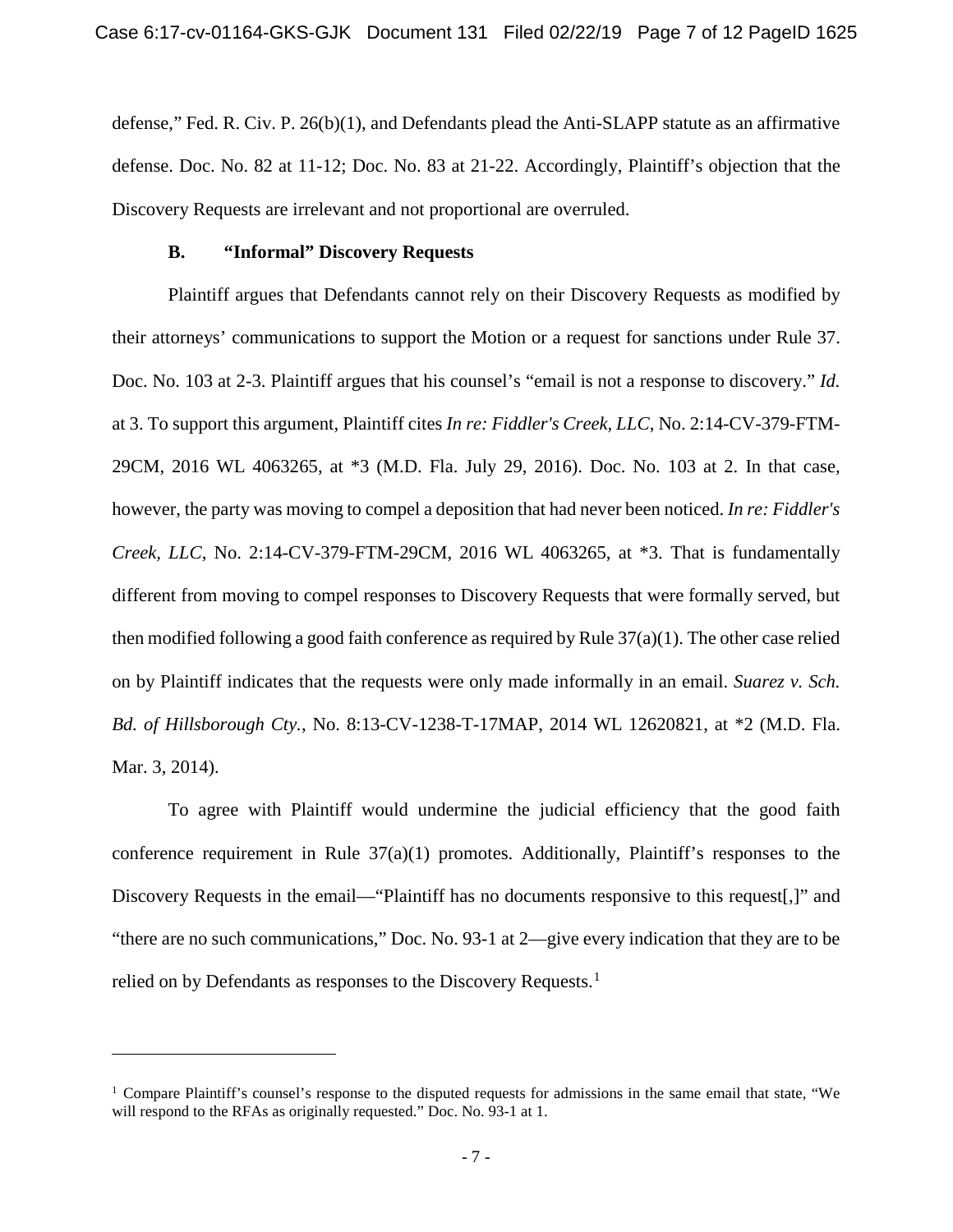#### **C. Use of Windsor Deposition**

Plaintiff objects to Defendants relying on Windsor's deposition, stating that it should not be used because Plaintiff was not present or represented at it. Doc. No. 103 at 3-4. Plaintiff states that if the Court permits the transcript, then, under Rule  $32(a)(6)$ , Defendants should "introduce" all other parts [of the transcript] that in fairness should be considered with the part introduced or provide the entire transcript to Plaintiff and allow Plaintiff time to supplement his response after reviewing said transcript." *Id.* at 4.

Plaintiff relies on Federal Rule of Civil Procedure 32 to support this argument. *Id.* at 3-4. However, "depositions can be used more freely on motions than the rule would seem to indicate. A deposition is at least as good as an affidavit and should be usable whenever an affidavit would be permissible, even though the conditions of the rule on use of a deposition at trial are not satisfied." § 2142 General Principles Relating to the Use of a Deposition, 8A Fed. Prac. & Proc. Civ. § 2142 (3d ed.).

Plaintiff does not argue that the excerpt from the deposition is unreliable or that Windsor's testimony should not be credited. Doc. No. 103. In the Reply, Defendants submitted that if Plaintiff could "advance an argument that any other portion of the transcript could affect the resolution of this issue," then Defendants would not oppose Plaintiff's motion to file a sur-reply. Doc. No. 111 at 4. Plaintiff did file a Sur-Reply, but advanced no such argument. Doc. No. 119. Plaintiff's arguments that excerpts from Windsor's deposition should not be used are unavailing.

#### **D. Work Product Protection**

Plaintiff argues that "any communications with Lauren Windsor are nonetheless privileged as protected work-product." Doc. No. 103 at 4. In the Response, Plaintiff contends that any communications with Windsor regarding "uncovering Maass's identity would have been necessary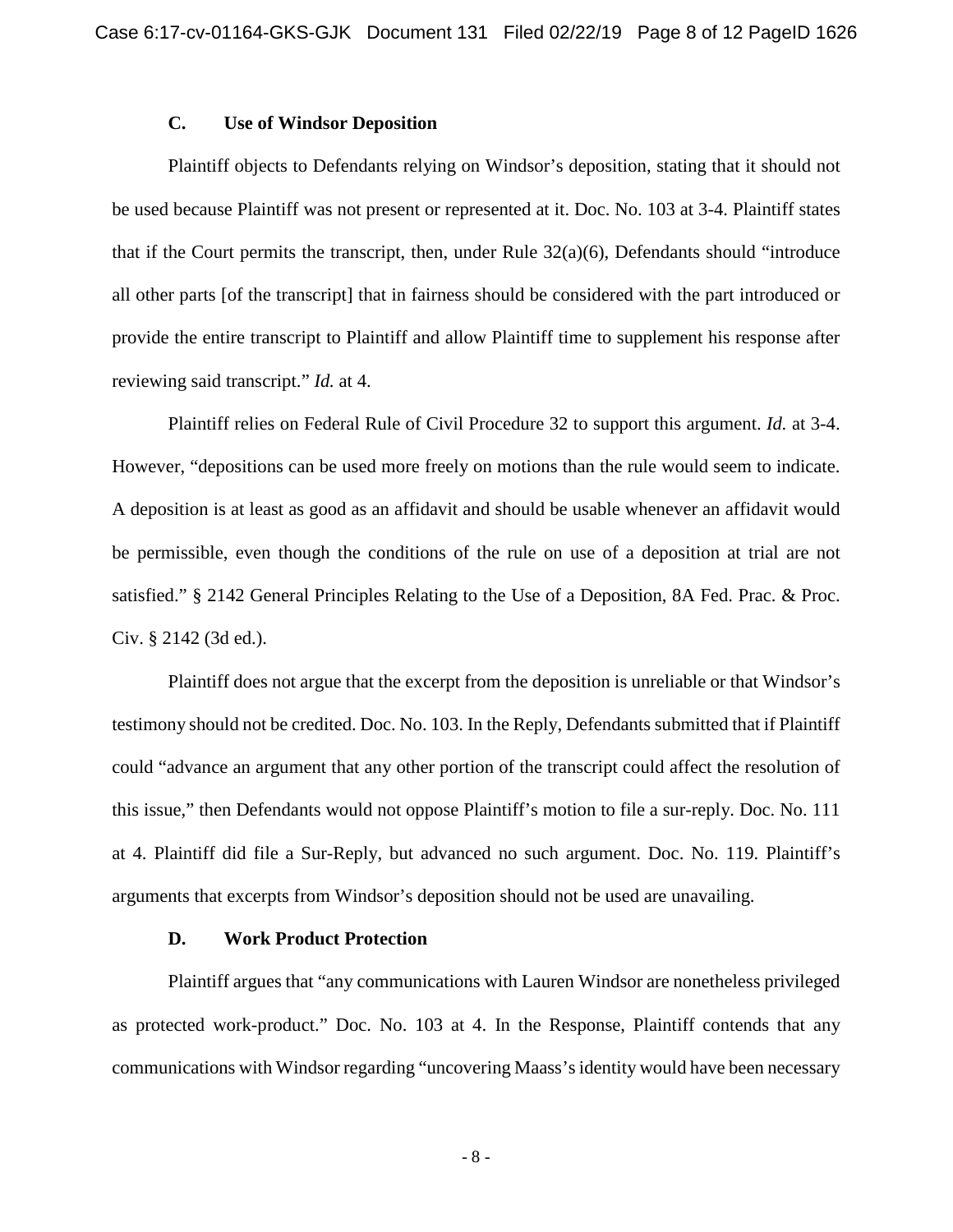so Plaintiff could properly name her as a Defendant." *Id.* at 5. Plaintiff argues that such communications are by their very nature work product. *Id.*

The party asserting the work product protection bears the initial burden of demonstrating that the requested materials are protected work product. *U.S. Fid. & Guar. Co. v. Liberty Surplus Ins. Corp.,* 630 F. Supp. 2d 1332, 1336-1337 (M.D. Fla. 2007). Under federal law, Rule  $26(b)(3)(A)$  governs the application of the work product protection, and states:

> Ordinarily, a party may not discover documents and tangible things that are prepared in anticipation of litigation or for trial by or for another party or its representative (including the other party's attorney, consultant, surety, indemnitor, insurer, or agent). But, subject to Rule 26(b)(4), those materials may be discovered if:

(i) they are otherwise discoverable under Rule  $26(b)(1)$ ; and

(ii) the party shows that it has substantial need for the materials to prepare its case and cannot, without undue hardship, obtain their substantial equivalent by other means.

Thus, for the information to be protected by the work product doctrine, it must be:

1. "documents and tangible things;"

2. "prepared in anticipation of litigation or for trial;" and

3. "by or for another party or by or for that other party's representative."

§ 2024 The Work–Product Rule—Matters Protected by the Work–Product Rule, 8 Fed. Prac. &

Proc. Civ. § 2024 (3d ed.) (quoting Rule 26(b)(3)).

Under the undersigned's *Standing Order Regarding Privileged and Protected Information*,

Case No. 6:18-mc-20-Orl-GJK, the party withholding information based on the work product

protection must serve a privilege log on the opposing party simultaneously with the responses to

the discovery requests. Standing Order at 2.

If the opposing party challenges the asserted privileges, then "the parties should first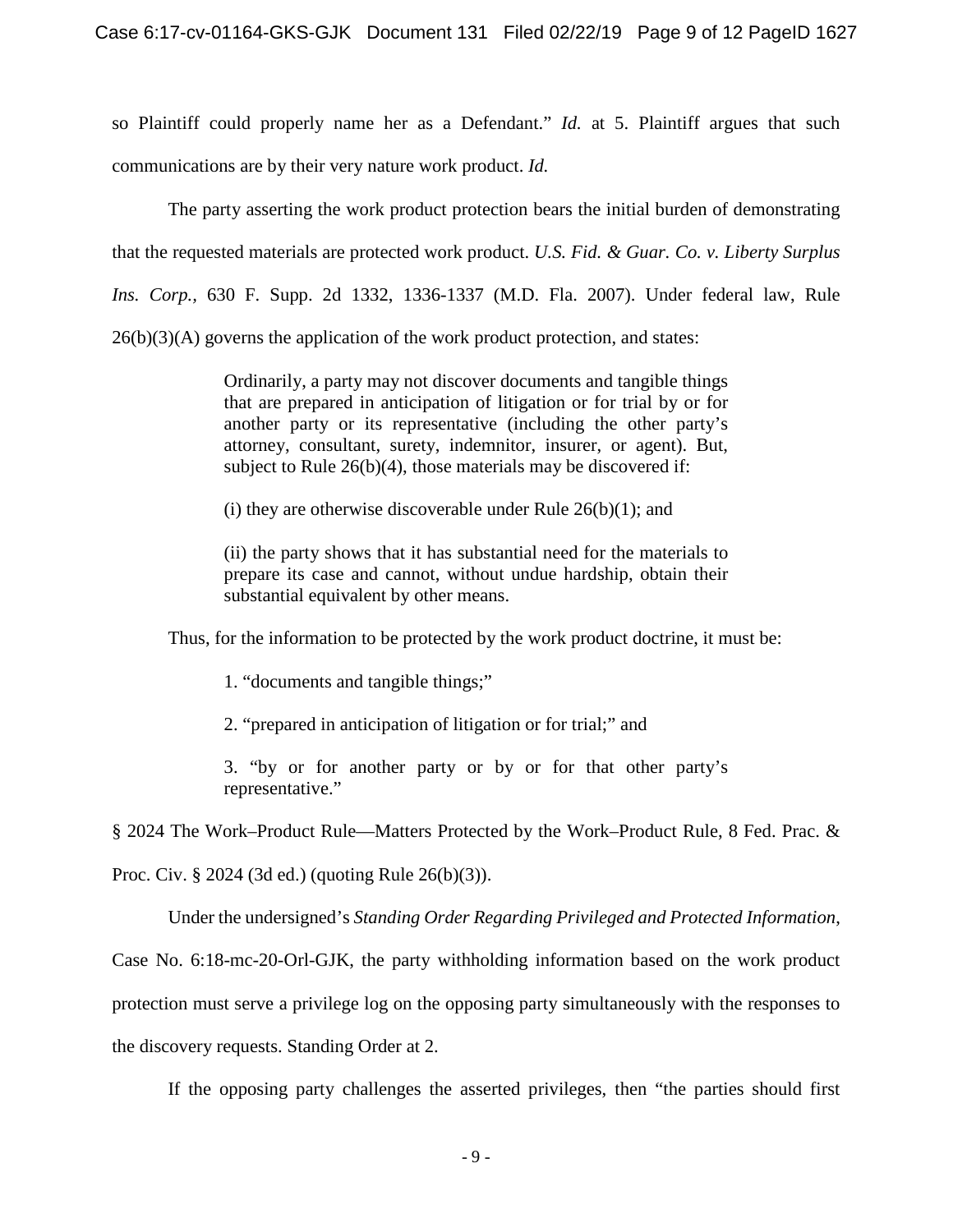engage in a good faith effort to resolve the dispute without court intervention." *Id.* at 2-3. If the parties cannot resolve their dispute, then the party asserting the privilege must file a motion for protective order discussing each element of each privilege within fourteen days after the good faith conference, and including the privilege log and an appendix with supporting evidence of each element of each asserted privilege. *Id.* at 4-5.

Plaintiff did not raise the work product protection in first responding to the Discovery Requests. Doc. No. 93 at 4-5. On October 10, 2018, Plaintiff did not raise the work product protection in responding to the Discovery Requests as limited by the parties' attorneys' discussion. Doc. No. 93-1 at 2. Plaintiff first raised the work product protection on December 12, 2018, in the Response. Doc. No. 103 at 4-5. In contravention of the Standing Order, Plaintiff failed to provide a privilege log or move for a protective order. Plaintiff does not demonstrate that the Discovery Requests call for documents and tangible things prepared in anticipation of litigation or for trial by or for Plaintiff or Plaintiff's counsel. Therefore, Plaintiff fails to establish the work product protection. As Plaintiff fails to establish the work product protection, the Court need not address whether it was waived.

#### **E. Sanctions**

Defendants move for an award of attorney's fees under Rule 37(a)(5)(A). Doc. No. 93 at 8-9. Defendants argue that Plaintiff and his counsel have been evasive and misleading in responding to the Discovery Requests "and failed to even place Defendants on notice that potentially relevant communications existed." *Id.* at 8. Defendants state that they "would not even know about these communications but for the testimony of an otherwise-unrelated plaintiff in a different lawsuit, which raises serious concerns regarding not only Plaintiff and his counsel's conduct here, but also for the candor of their many other discovery responses that 'no responsive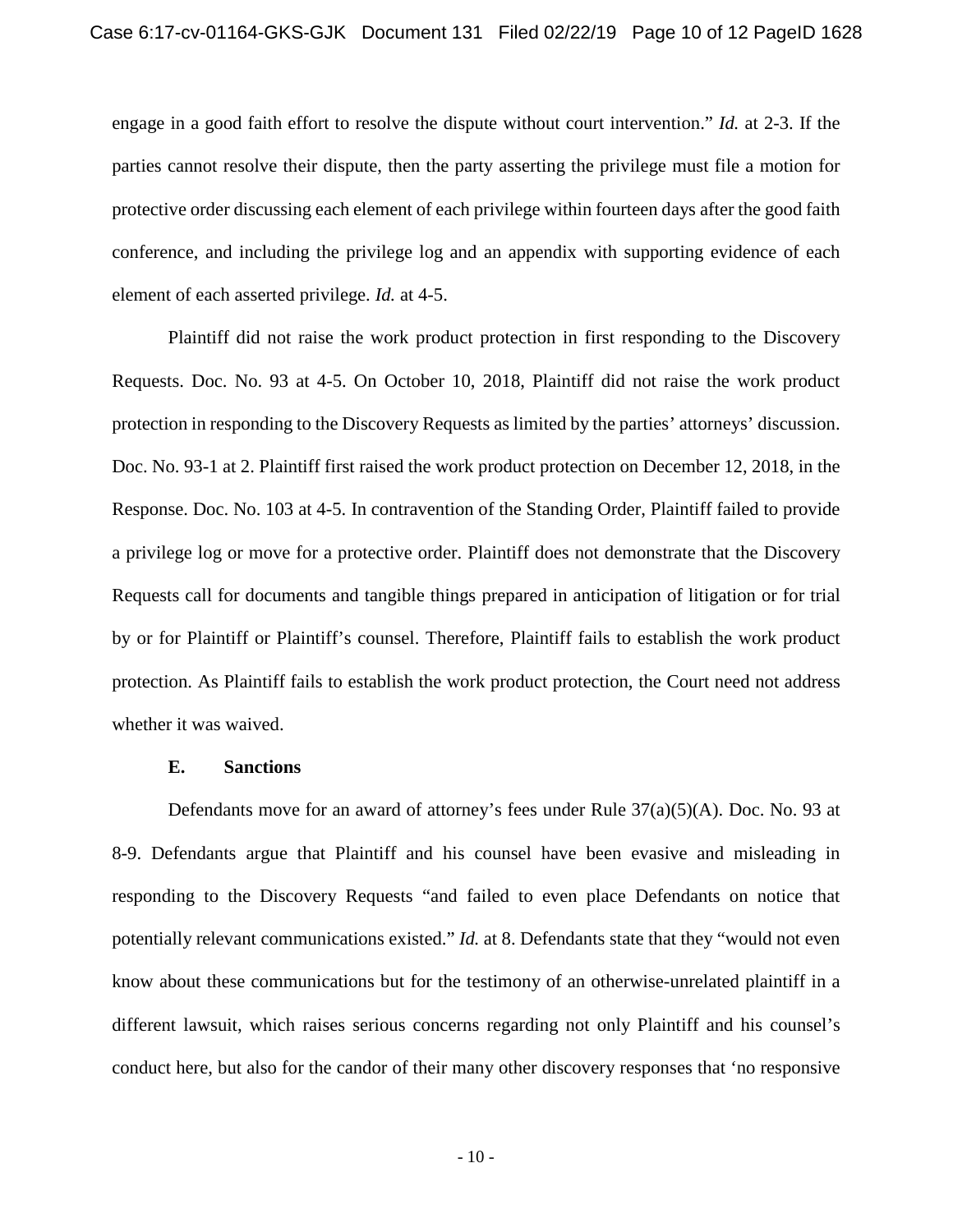documents exist.'" *Id.*

Plaintiff argues that sanctions should not be imposed because his "nondisclosure was substantially justified." Doc. No. 103 at 11. Plaintiff argues the relevancy of the Discovery Requests and states that his counsel was not being evasive and misleading, but "that there was a[n] innocent misunderstanding between counsel . . . ." *Id.* Finally, Plaintiff argues that sanctions would be unjust because Defendants relied "on emails instead of relying on actual discovery responses .

. . ." *Id.*

Rule  $37(a)(5)(A)$  states the following:

[I]f the motion is granted . . . the court must, after giving an opportunity to be heard, require the party or deponent whose conduct necessitated the motion, the party or attorney advising that conduct, or both to pay the movant's reasonable expenses incurred in making the motion, including attorney's fees. But the court must not order this payment if:

(i) the movant filed the motion before attempting in good faith to obtain the disclosure or discovery without court action;

(ii) the opposing party's nondisclosure, response, or objection was substantially justified; or

(iii) other circumstances make an award of expenses unjust.

Defendants state in the Motion:

Before filing this motion on September 26 and November 27 and 28, 2018, pursuant to Local Rule  $3.01(g)$ , Brock Magruder, the Defendants' counsel, conferred with Jennifer Reed, Plaintiff's counsel, who opposes the requested relief and maintains the documents withheld were not subject to disclosure, are not relevant to the claims and defenses in this lawsuit, and thus were not responsive to the Discovery Requests.

Doc. No. 93 at 9. Additionally, Defendants narrowed the information requested, as demonstrated

in the emails attached to the Motion. Doc. No. 93-1. Thus, Defendants attempted in good faith to

obtain the discovery without court action. Plaintiff's nondisclosure, response, and objections were

not substantially justified, as demonstrated above and by Plaintiff's shifting reasons for not